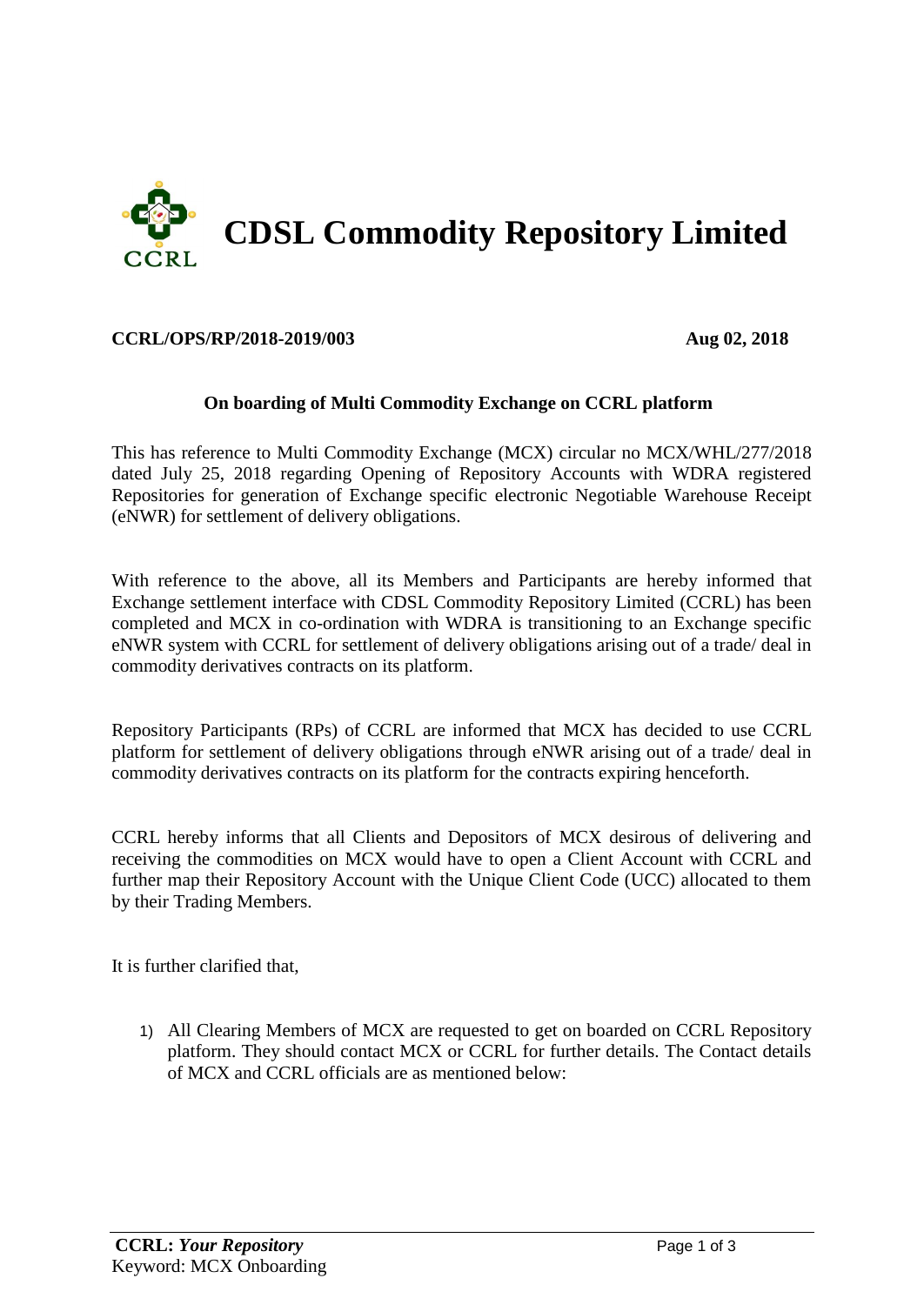

| Organization | <b>Contact Person</b>   | <b>Contact Number</b> | <b>Email Id</b>              |
|--------------|-------------------------|-----------------------|------------------------------|
| <b>MCX</b>   | <b>Customer Support</b> | $022 - 66494000$      | customersupport@mcxindia.com |
| CCRL (Delhi) | Mr. Jasveer Godara      | 9829444600            | jasveerg@cdslindia.com       |
| CCRL (Kochi) | Mr. Bibu Ipe            | 09895936300           | bibui@cdslindia.com          |
| CCRL(Mumbai) | Mr. Amol Pandav         | 9987045314            | amolp@cdslindia.com          |
| <b>CCRL</b>  |                         | 022-2305 8616         | ccrlhelpdesk@cdslindia.com   |
| Helpdesk     |                         | 022-2305 8735         |                              |

- 2) Members are further requested to open the applicable Pool Account with the Repository Participants.
- 3) All the fresh deposits of Cardamom, Black Pepper, Castor Seed, Cotton Bales, RBD Palmolein and Crude Palm Oil in the Exchange Accredited Warehouses will be tested as per AGMARK standards and the Exchange Quality Specification for generating Exchange specific eNWRs (under the WDRA Act) with effect from August 01, 2018.
- 4) Such Depositors/Clients shall approach Repository Participants (RPs) of CCRL for opening Client Account.
- 5) The depositors still holding the Physical Warehouse Receipts may immediately open the Repository Account and get their Physical Warehouse Receipts converted into eNWR through the respective warehouses.
- 6) Clients should submit existing paper Negotiable Warehouse Receipts in original to the respective warehouse along with requisition form for conversion into eNWR (Conversion Request Form is available under download section on CCRL website). The paper Negotiable Warehouse Receipt will be cancelled and in lieu of the same, eNWR will be issued by the warehouse which can be delivered on MCX.